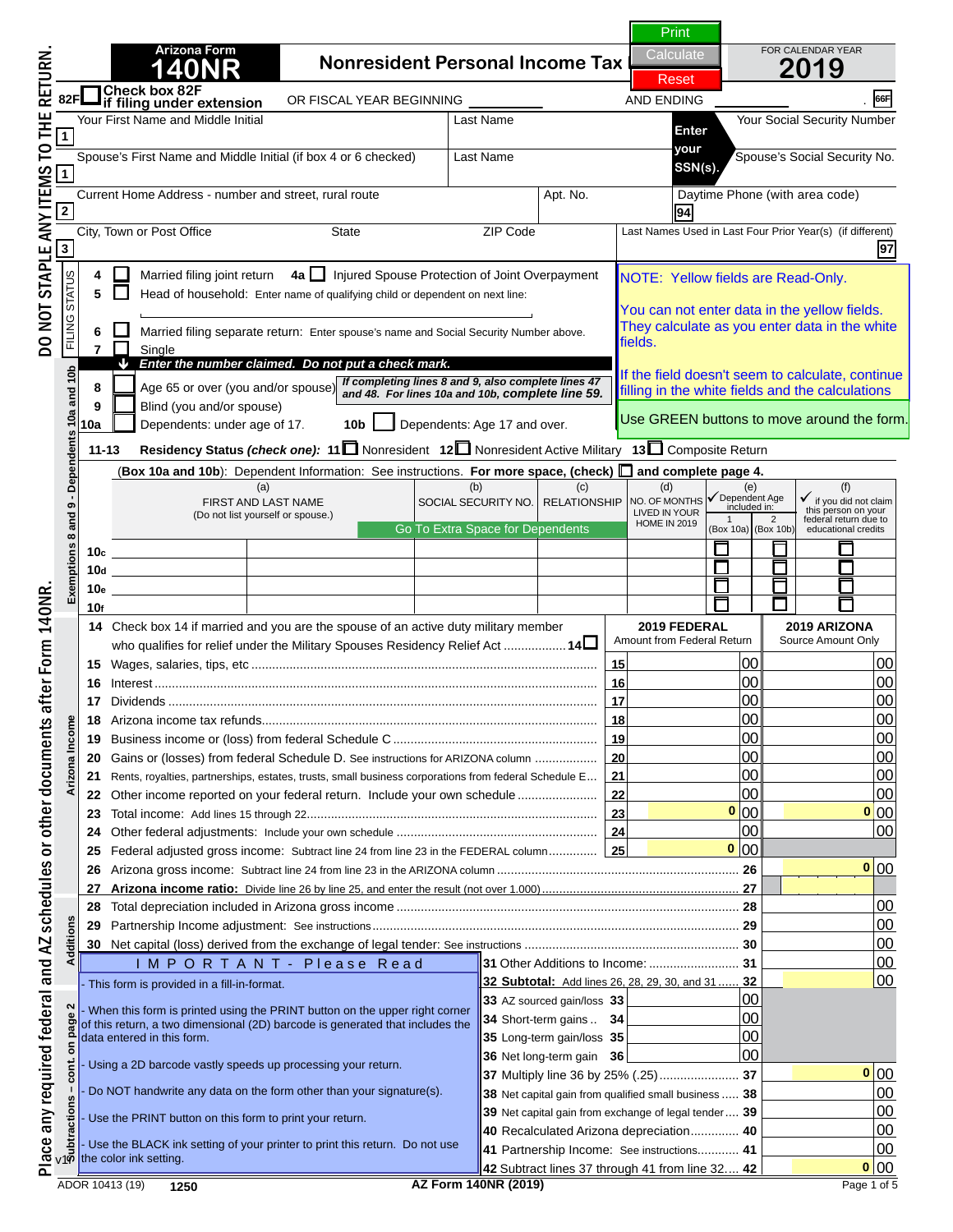### **Return to Page 1**

|                                                  |    | Your Social Security Number<br>Your Name (as shown on page 1)                                                                                                                                                                                                                                    |  |                                       |                 |      |                          |
|--------------------------------------------------|----|--------------------------------------------------------------------------------------------------------------------------------------------------------------------------------------------------------------------------------------------------------------------------------------------------|--|---------------------------------------|-----------------|------|--------------------------|
|                                                  |    |                                                                                                                                                                                                                                                                                                  |  |                                       |                 |      |                          |
|                                                  | 43 |                                                                                                                                                                                                                                                                                                  |  |                                       |                 |      | 00                       |
| Subtractions<br>cont. from page                  | 44 |                                                                                                                                                                                                                                                                                                  |  |                                       |                 |      | 00                       |
|                                                  | 45 |                                                                                                                                                                                                                                                                                                  |  |                                       |                 | 00   |                          |
|                                                  | 46 |                                                                                                                                                                                                                                                                                                  |  |                                       | 46              | 0 00 |                          |
|                                                  | 47 |                                                                                                                                                                                                                                                                                                  |  |                                       | 00              |      |                          |
|                                                  | 48 |                                                                                                                                                                                                                                                                                                  |  |                                       | 00              |      |                          |
| Exemptions                                       | 49 | Other Exemptions: See instructions49E    Multiply the number in box 49E by \$2,300 49                                                                                                                                                                                                            |  |                                       | 00              |      |                          |
|                                                  | 50 |                                                                                                                                                                                                                                                                                                  |  |                                       | $\frac{1}{100}$ |      |                          |
|                                                  | 51 |                                                                                                                                                                                                                                                                                                  |  |                                       | 51              | 0 00 |                          |
|                                                  | 52 |                                                                                                                                                                                                                                                                                                  |  |                                       | 52              | 0 00 |                          |
|                                                  | 53 | Deductions: Check box and enter amount. See instructions531 TEMIZED 53S STANDARD 53                                                                                                                                                                                                              |  |                                       |                 |      | Sch A                    |
|                                                  | 54 | If you checked box 53S and claim charitable deductions check 54C Complete page 3. See instructions                                                                                                                                                                                               |  |                                       | -54             |      | 00                       |
|                                                  | 55 |                                                                                                                                                                                                                                                                                                  |  |                                       |                 | 0 00 |                          |
| of Tax                                           | 56 |                                                                                                                                                                                                                                                                                                  |  |                                       |                 |      | <b>X&amp;Y Tax Table</b> |
|                                                  | 57 |                                                                                                                                                                                                                                                                                                  |  |                                       |                 |      | 00                       |
| <b>Balance</b>                                   | 58 |                                                                                                                                                                                                                                                                                                  |  |                                       |                 | 0 00 |                          |
|                                                  | 59 |                                                                                                                                                                                                                                                                                                  |  |                                       | 59              |      | 00                       |
|                                                  | 60 |                                                                                                                                                                                                                                                                                                  |  |                                       | 60              |      | 00                       |
|                                                  | 61 |                                                                                                                                                                                                                                                                                                  |  |                                       |                 | 0 00 |                          |
|                                                  | 62 |                                                                                                                                                                                                                                                                                                  |  |                                       | 62              |      | 00                       |
|                                                  | 63 | 2019 AZ estimated tax payments 63a                                                                                                                                                                                                                                                               |  | $\overline{ 00 }$ Add 63a and 63b 63c |                 | 0 00 |                          |
| <b>Total Payments and<br/>Refundable Credits</b> | 64 |                                                                                                                                                                                                                                                                                                  |  |                                       | 64              |      | 00                       |
|                                                  | 65 |                                                                                                                                                                                                                                                                                                  |  |                                       |                 |      | 00                       |
|                                                  | 66 |                                                                                                                                                                                                                                                                                                  |  |                                       |                 | 0 00 |                          |
|                                                  | 67 | TAX DUE: If line 61 is larger than line 66, subtract line 66 from line 61, and enter amount of tax due. Skip lines 68, 69 and 70 67                                                                                                                                                              |  |                                       |                 |      | 00                       |
|                                                  | 68 | OVERPAYMENT: If line 66 is larger than line 61, subtract line 61 from line 66, and enter amount of overpayment 68                                                                                                                                                                                |  |                                       |                 |      | 00                       |
| Tax Due or<br>Overpayment                        | 69 |                                                                                                                                                                                                                                                                                                  |  |                                       |                 |      | $00\,$                   |
|                                                  | 70 |                                                                                                                                                                                                                                                                                                  |  |                                       | 70              |      | 00                       |
|                                                  |    | Solutions Teams<br>00 Arizona Wildlife 72<br>71 - 81 Voluntary Gifts to:<br>Assigned to Schools71                                                                                                                                                                                                |  | 00                                    |                 |      |                          |
| Voluntary Gifts                                  |    | 00 Domestic Violence Shelter .74<br>00 Political Gift 75<br>Child Abuse Prevention 73                                                                                                                                                                                                            |  | 00                                    |                 |      |                          |
|                                                  |    | 00 Veterans' Donations Fund 78<br>00 Special Olympics 77<br>Neighbors Helping Neighbors 76                                                                                                                                                                                                       |  | 00                                    |                 |      |                          |
|                                                  |    | 00 Sustainable State Parks<br>00 and Road Fund 80<br>$ 00 $ Spay/Neuter of Animals 81<br>I Didn't Pay Enough Fund79                                                                                                                                                                              |  | 00                                    |                 |      |                          |
|                                                  | 82 | Political Party (if amount is entered on line 75 - check only one): 821 Democratic 822 Green Party 823 Libertarian 824 Republican                                                                                                                                                                |  |                                       |                 |      |                          |
|                                                  | 83 |                                                                                                                                                                                                                                                                                                  |  |                                       | 83              |      | 00                       |
| nalty                                            |    | 84 841 Annualized/Other 842 Farmer or Fisherman 843 Form 221 included                                                                                                                                                                                                                            |  |                                       |                 |      |                          |
|                                                  |    |                                                                                                                                                                                                                                                                                                  |  |                                       | 85              |      | 00                       |
|                                                  | 86 |                                                                                                                                                                                                                                                                                                  |  |                                       |                 |      | 00                       |
|                                                  |    | Direct Deposit of Refund: Check box 86A if your deposit will be ultimately placed in a foreign account; see instructions. 86A                                                                                                                                                                    |  |                                       |                 |      |                          |
| Refund or<br>Amount Owed                         |    | ROUTING NUMBER<br><b>ACCOUNT NUMBER</b><br>$c \Box$ Checking or                                                                                                                                                                                                                                  |  |                                       |                 |      |                          |
|                                                  |    | 98 s□ Savings                                                                                                                                                                                                                                                                                    |  |                                       |                 |      |                          |
|                                                  | 87 | AMOUNT OWED: Add lines 67 and 85. Make check payable to Arizona Department of Revenue; write your SSN on payment 87                                                                                                                                                                              |  |                                       |                 |      | 00                       |
|                                                  |    |                                                                                                                                                                                                                                                                                                  |  |                                       |                 |      |                          |
|                                                  |    | Under penalties of perjury, I declare that I have read this return and any documents with it, and to the best of my knowledge and belief, they are<br>true, correct and complete. Declaration of preparer (other than taxpayer) is based on all information of which preparer has any knowledge. |  |                                       |                 |      |                          |
|                                                  |    |                                                                                                                                                                                                                                                                                                  |  |                                       |                 |      |                          |
|                                                  | ∍  |                                                                                                                                                                                                                                                                                                  |  |                                       |                 |      |                          |
|                                                  |    | YOUR SIGNATURE<br>DATE                                                                                                                                                                                                                                                                           |  | <b>OCCUPATION</b>                     |                 |      |                          |
|                                                  |    |                                                                                                                                                                                                                                                                                                  |  |                                       |                 |      |                          |
| <b>SIGN HERE</b>                                 | ∍  | SPOUSE'S SIGNATURE<br><b>DATE</b>                                                                                                                                                                                                                                                                |  | SPOUSE'S OCCUPATION                   |                 |      |                          |
|                                                  |    |                                                                                                                                                                                                                                                                                                  |  |                                       |                 |      |                          |
|                                                  |    |                                                                                                                                                                                                                                                                                                  |  |                                       |                 |      |                          |
|                                                  |    | PAID PREPARER'S SIGNATURE<br><b>DATE</b><br>FIRM'S NAME (PREPARER'S IF SELF-EMPLOYED)                                                                                                                                                                                                            |  |                                       |                 |      |                          |
| PLEASE                                           |    |                                                                                                                                                                                                                                                                                                  |  |                                       |                 |      |                          |
|                                                  |    | PAID PREPARER'S STREET ADDRESS                                                                                                                                                                                                                                                                   |  | PAID PREPARER'S TIN                   |                 |      |                          |
|                                                  |    | PAID PREPARER'S CITY<br><b>STATE</b><br>ZIP CODE                                                                                                                                                                                                                                                 |  | PAID PREPARER'S PHONE NUMBER          |                 |      |                          |
|                                                  |    |                                                                                                                                                                                                                                                                                                  |  |                                       |                 |      |                          |

lf you are also sending a payment, mail to Arizona Department of Revenue, PO Box 52016, Phoenix, AZ 85072-2016 (PO Box 29204, Phoenix, AZ 85038-9204 if your return has a barcode).<br>If you are not sending a payment, mail to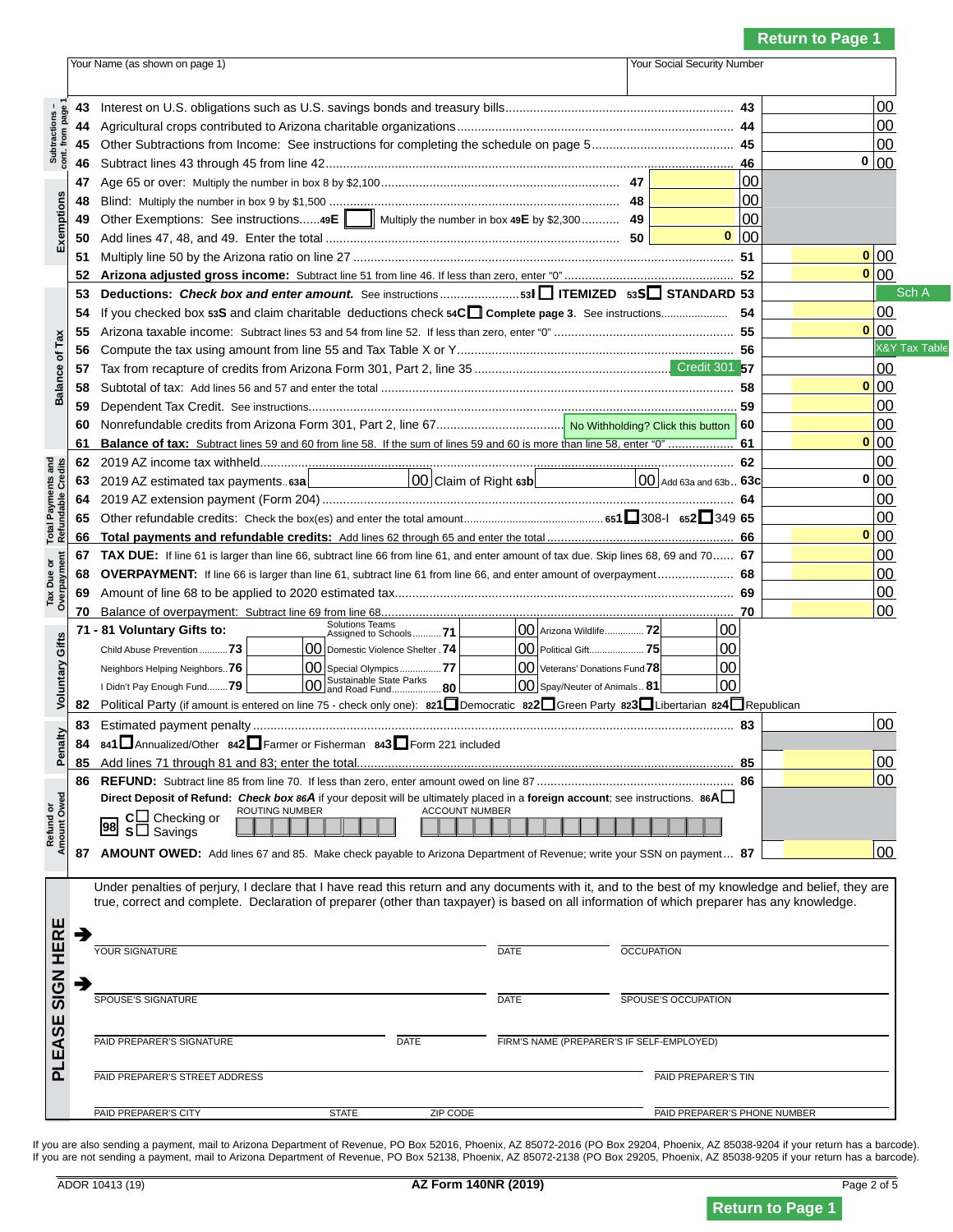## **2019 Form 140NR - Standard Deduction Increase for Charitable Contributions**

**You must complete this worksheet if you are taking an increased standard deduction for charitable contributions. Include the completed worksheet with your tax return, when filed. If you do not include the completed worksheet, your standard deduction will not be increased.** 

For taxable years beginning from and after December 31, 2018, certain taxpayers electing to take the Standard Deduction may *increase* the standard deduction amount by 25% (.25) of the total amount of the taxpayer's charitable deductions that would have been allowed if the taxpayer elected to claim itemized deductions on the Arizona return.

**NOTE:** As a nonresident filing Form 140NR, you are required to apportion your allowable increased standard deduction based on your Arizona income ratio computed on page 1, line 27.

Charitable contributions (lines C1, C2, and C3) are those gifts allowed on federal Form 1040 Schedule A (Gifts to Charity) that you would have claimed had you elected to take itemized deductions on your federal return.

Complete the worksheet to determine the increased amount allowed in addition to your standard deduction.

| C <sub>1</sub> |                                                                                      | C1             | 00  |
|----------------|--------------------------------------------------------------------------------------|----------------|-----|
| C <sub>2</sub> |                                                                                      | C <sub>2</sub> | 00  |
| C <sub>3</sub> |                                                                                      | C <sub>3</sub> | 00  |
|                |                                                                                      | C4             | 00  |
|                | C5   Enter the total amount of charitable contributions for which you are claiming a | C <sub>5</sub> | .00 |
|                |                                                                                      | C6             | 00  |
| C7             |                                                                                      | C7             | 00  |
| C8             |                                                                                      | C8             |     |
|                |                                                                                      | C <sub>9</sub> | 00  |

• Enter the amount shown on line C9 on page 2, line 54

- Be sure to check box **53S** for Standard Deduction on line 53.
- Check box **54C** for charitable deductions on line 54. If you do not check this box, you may be denied the increased standard deduction.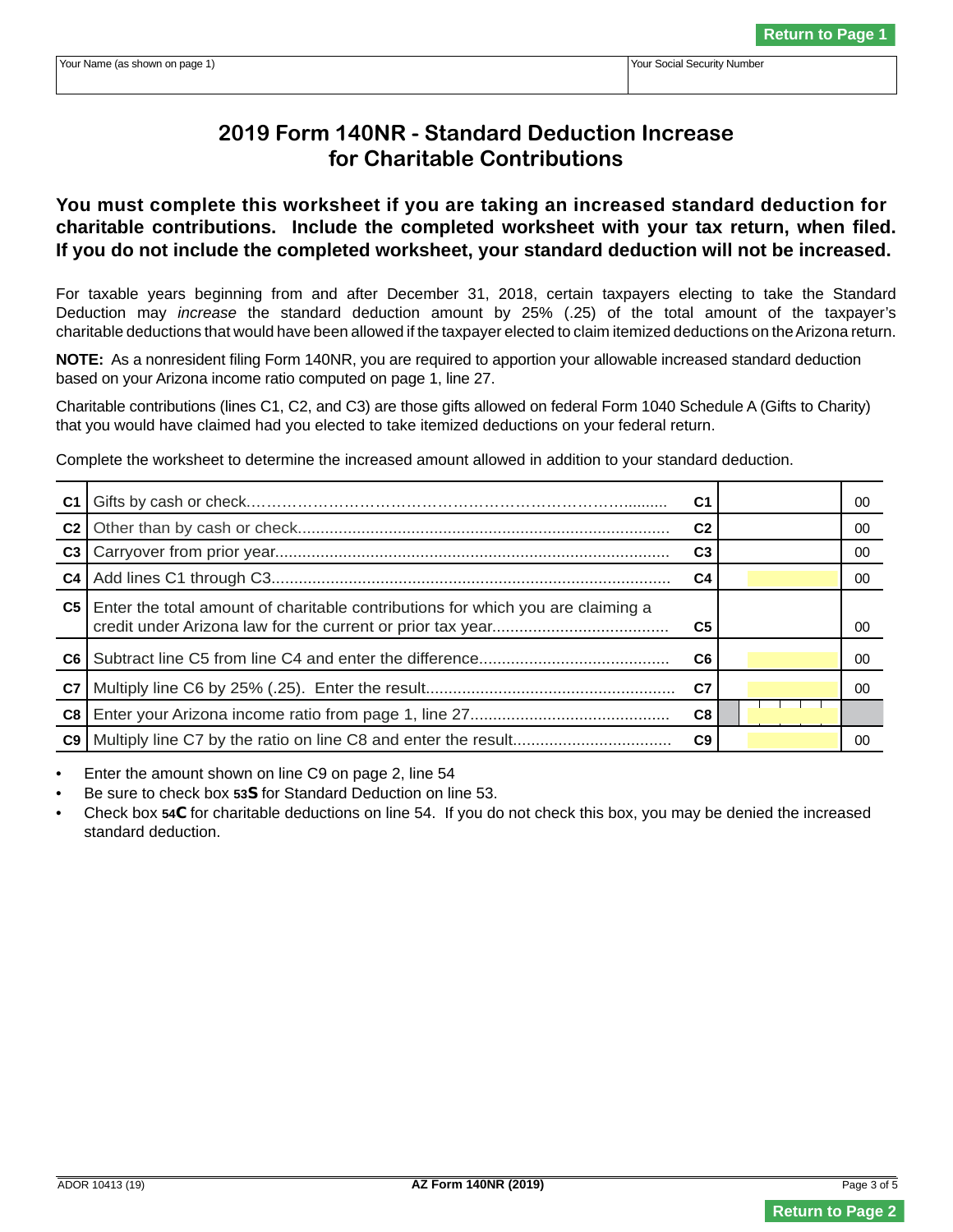## **2019 Form 140NR Dependent and Other Exemption Information**

## *Include page 4 with your return if:*

- You are listing additional dependents (for box 10a and 10b) from page 1.
	- You are claiming *Other Exemptions* on page 2, line 49.

### **Part 1: Dependents (Box 10a and 10b) continued from page 1**

*Information used to compute your allowable Dependent Tax Credit on page 2, line 59.* **NOTE:** If you have more than three qualifying dependents, you *mus*t complete Part 1 *and* the worksheet in the instructions, to compute your Dependent Tax Credit on line 59.

|                 | compare your bepondent rax order on mic oo.                     |                            |                            |                                                              |                     |                 |                                                                        |
|-----------------|-----------------------------------------------------------------|----------------------------|----------------------------|--------------------------------------------------------------|---------------------|-----------------|------------------------------------------------------------------------|
|                 | (a)<br>FIRST AND LAST NAME<br>(Do not list yourself or spouse.) | (b)<br>SOCIAL SECURITY NO. | (c)<br><b>RELATIONSHIP</b> | (d)<br>NO. OF MONTHS<br>LIVED IN YOUR<br><b>HOME IN 2019</b> | (e)<br>included in: | ✔ Dependent Age | (f)<br><b>V</b> IF YOU DID NOT<br>CLAIM THIS PERSON<br>ON YOUR FEDERAL |
|                 |                                                                 |                            |                            |                                                              | (Box 10a)           | 2<br>(Box 10b)  | RETURN DUE TO<br><b>EDUCATIONAL</b><br><b>CREDITS</b>                  |
| 10 <sub>g</sub> |                                                                 |                            |                            |                                                              |                     |                 |                                                                        |
| 10 <sub>h</sub> |                                                                 |                            |                            |                                                              |                     |                 |                                                                        |
| 10i             |                                                                 |                            |                            |                                                              |                     |                 |                                                                        |
| 10 <sub>j</sub> |                                                                 |                            |                            |                                                              |                     |                 |                                                                        |
| 10k             |                                                                 |                            |                            |                                                              |                     |                 |                                                                        |
| 10 <sub>1</sub> |                                                                 |                            |                            |                                                              |                     |                 |                                                                        |
| 10 <sub>m</sub> |                                                                 |                            |                            |                                                              |                     |                 |                                                                        |
| 10 <sub>n</sub> |                                                                 |                            |                            |                                                              |                     |                 |                                                                        |
| 10 <sub>o</sub> |                                                                 |                            |                            |                                                              |                     |                 |                                                                        |
| 10 <sub>p</sub> |                                                                 |                            |                            |                                                              |                     |                 |                                                                        |
| 10q             |                                                                 |                            |                            |                                                              |                     |                 |                                                                        |

## **Part 2: Other Exemptions**

*Information used to compute your allowable Other Exemptions on page 2, line 49.* 

|              | (a)                               | (b)                 | (c)                |                             | (d)                    |
|--------------|-----------------------------------|---------------------|--------------------|-----------------------------|------------------------|
|              | FIRST AND LAST NAME               | SOCIAL SECURITY NO. |                    | $\checkmark$ AGE 65 OR OVER | $\checkmark$ STILLBORN |
|              | (Do not list yourself or spouse.) |                     | (see instructions) |                             | CHILD IN 2019          |
|              |                                   |                     | C <sub>1</sub>     | C <sub>2</sub>              |                        |
| 1            |                                   |                     |                    |                             |                        |
| $\mathbf{2}$ |                                   |                     |                    |                             |                        |
| 3            |                                   |                     |                    |                             |                        |
| 4            |                                   |                     |                    |                             |                        |
| 5            |                                   |                     |                    |                             |                        |
| 6            |                                   |                     |                    |                             |                        |
| 7            |                                   |                     |                    |                             |                        |
| 8            |                                   |                     |                    |                             |                        |
| 9            |                                   |                     |                    |                             |                        |
| 10           |                                   |                     |                    |                             |                        |

 **Enter the total number of individuals listed in Part 2 in box 49E on page 2, line 49.**

**Return to Page 1**

**Return to Page 1**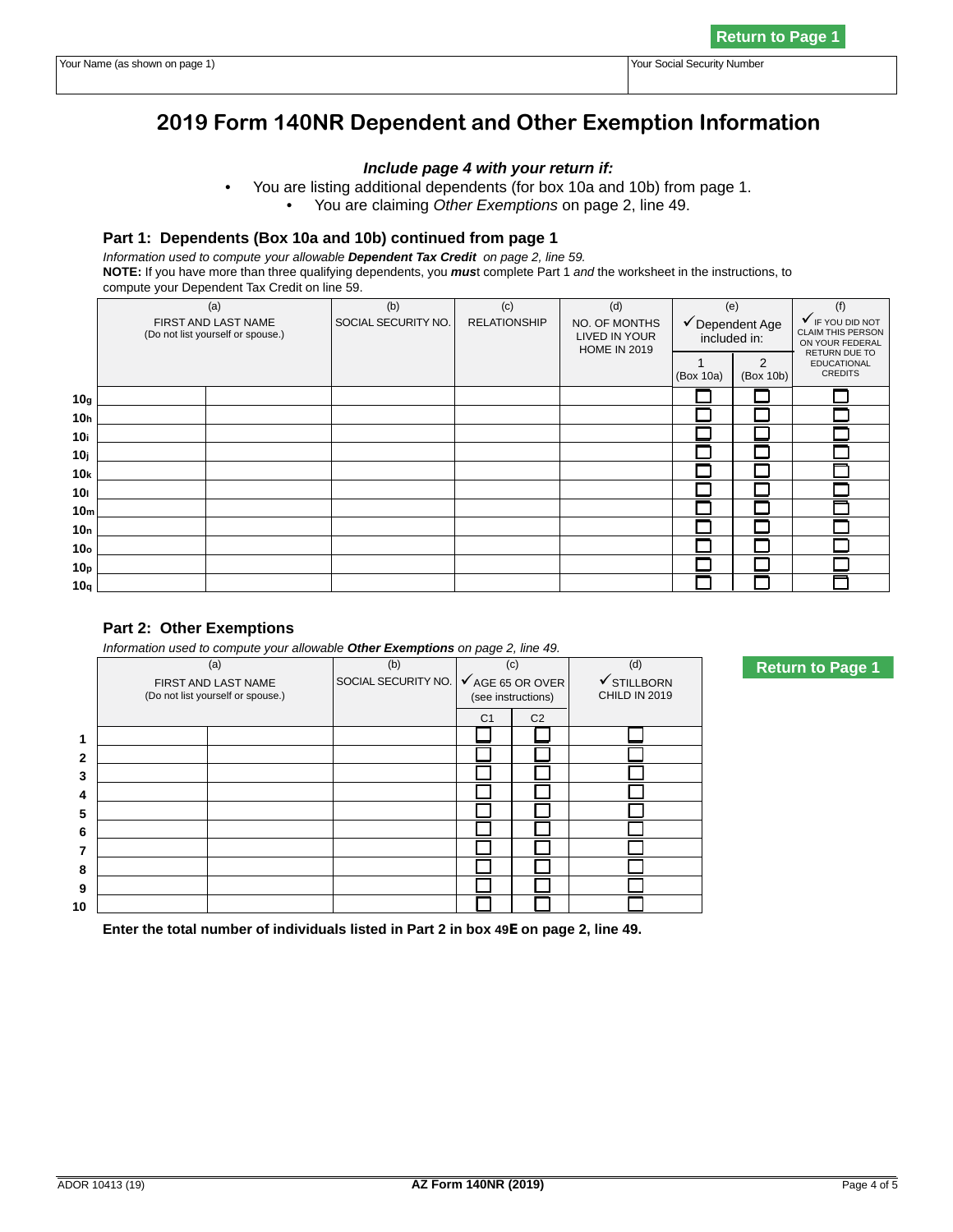## **2019 Form 140NR - Adjustments to Arizona Gross Income**

Complete and include this schedule with your tax return **only** if you are making any adjustments to your Arizona Gross Income.

## **A**. *Other Additions to Arizona Gross Income - Line 31*

|   |                                                                                                          |  | 00 |
|---|----------------------------------------------------------------------------------------------------------|--|----|
|   |                                                                                                          |  | 00 |
|   |                                                                                                          |  | 00 |
|   |                                                                                                          |  | 00 |
|   | Addition to S corporation Income Due to Claiming Pass-through Credit (Forms 305, 312, 315, 320, and 325) |  | 00 |
|   | Wage Expense for Employers of TANF Recipients who claim a credit (Form 320)                              |  | 00 |
| G | Adjusted Basis in Property for Which You Have Claimed a Credit for Investment in Qualified Small Busi-   |  | 00 |
|   | Sole Proprietorship Loss of an Arizona Nonprofit Medical Marijuana Dispensary included in Federal        |  | 00 |
|   |                                                                                                          |  | 00 |
|   |                                                                                                          |  | 00 |
|   |                                                                                                          |  | 00 |
|   | Total Other Additions to Arizona Gross Income. Add all amounts and enter the total here and on           |  | 00 |

#### **B**. *Other Subtractions From Arizona Gross Income - Line 45*

|   |                                                                                                     |   | 00 |
|---|-----------------------------------------------------------------------------------------------------|---|----|
| в |                                                                                                     | в | 00 |
|   |                                                                                                     |   | 00 |
|   | Certain Expenses Not Allowed for Federal Purposes (due to claiming federal tax credits)             |   | 00 |
|   | Basis Adjustment for Property Sold or Otherwise Disposed of During the Taxable Year                 |   | 00 |
|   |                                                                                                     |   | 00 |
| G |                                                                                                     | G | 00 |
| н | Sole Proprietorship Income of an Arizona Nonprofit Medical Marijuana Dispensary included in Federal | н | 00 |
|   |                                                                                                     |   | 00 |
|   |                                                                                                     |   | 00 |
| κ | Total Other Subtractions from Arizona Gross Income. Add all amounts and enter the total here and on | n | 00 |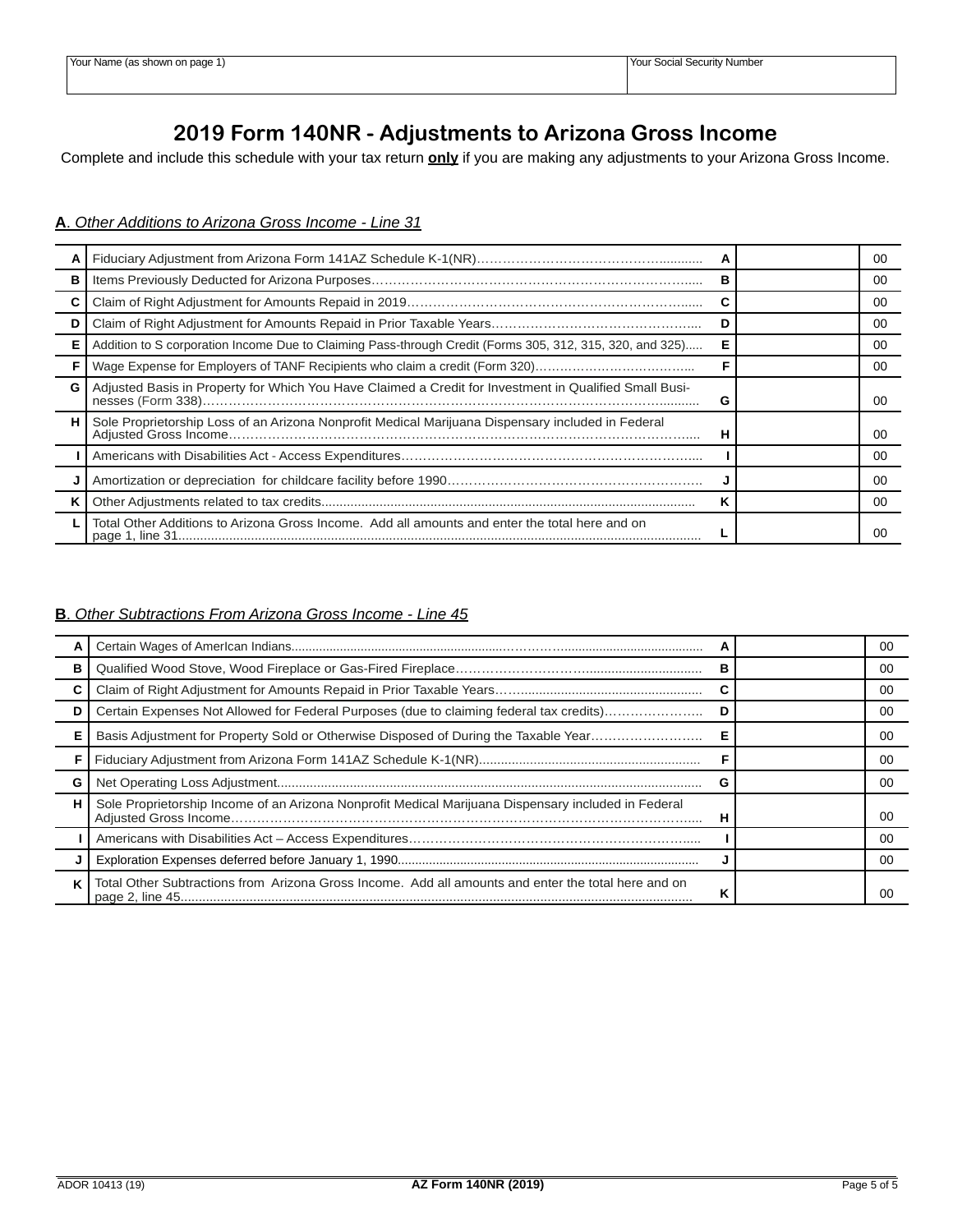|        | <b>Arizona Form</b><br>131                                                                                                                                                                                                                              |  | <b>Claim for Refund on Behalf of Deceased Taxpayer</b> |                 |                            |                                             |                             | FOR<br>CALENDAR YEAR<br>2019 |
|--------|---------------------------------------------------------------------------------------------------------------------------------------------------------------------------------------------------------------------------------------------------------|--|--------------------------------------------------------|-----------------|----------------------------|---------------------------------------------|-----------------------------|------------------------------|
|        |                                                                                                                                                                                                                                                         |  | Please print or type.                                  |                 |                            |                                             |                             |                              |
|        | $\Box$ For calendar year decedent was due a refund:                                                                                                                                                                                                     |  |                                                        | OR.             | $\Box$ Fiscal year ending: | MONTH YEAR                                  | <b>66</b>                   |                              |
|        | 1 Decedent's Name (last, first, middle initial)                                                                                                                                                                                                         |  |                                                        | 2 Date of Death |                            | 3 Decedent's Social Security Number         |                             |                              |
|        | 4 Name of Person Claiming Refund (last, first, middle initial)                                                                                                                                                                                          |  | Daytime Phone (with area code)<br>94                   |                 |                            | 5 Claimant's Social Security Number or ITIN |                             |                              |
|        | 6 Home Address of Person Claiming Refund - number and street, rural route                                                                                                                                                                               |  |                                                        | Apt. No.        |                            | NOTE: Yellow fields are Read-Only.          |                             |                              |
|        | ZIP Code<br><b>State</b><br>7 City, Town or Post Office<br>You can not enter data in the yellow fields.                                                                                                                                                 |  |                                                        |                 |                            | They calculate as you enter data in the     |                             |                              |
|        | 8 Claimant's Relationship to Decedent                                                                                                                                                                                                                   |  |                                                        |                 | white fields.              |                                             |                             |                              |
|        | If the field doesn't seem to calculate,<br>continue filling in the white fields and the<br>Check the box that applies to you. Check only one box.<br>calculations will "catch up".<br>Part 1<br>Be sure to complete Part 3 below.                       |  |                                                        |                 |                            |                                             |                             |                              |
| 9a     | Surviving spouse claiming a refund based on a joint return.                                                                                                                                                                                             |  |                                                        |                 |                            |                                             |                             |                              |
| 9b.    | Court-appointed or certified personal representative.<br>Include a court certificate (issued after death) showing your appointment.                                                                                                                     |  |                                                        |                 |                            |                                             |                             |                              |
| 9c     | Person other than 9a or 9b claiming refund for the decedent's estate.<br>See instructions and complete Part 2 below.                                                                                                                                    |  |                                                        |                 |                            |                                             |                             |                              |
| Part 2 | Complete Part 2 only if you checked box 9c in Part 1.                                                                                                                                                                                                   |  |                                                        |                 |                            |                                             |                             |                              |
|        |                                                                                                                                                                                                                                                         |  |                                                        |                 |                            |                                             | <b>YES</b><br>10a<br>$\Box$ | <b>NO</b>                    |
|        | 10b Has a personal representative been appointed for the estate of the decedent?                                                                                                                                                                        |  |                                                        |                 |                            |                                             | 10b                         |                              |
|        | If you answered "Yes" to 10b or 10c, do not file this form. The personal representative must<br>file for the refund.                                                                                                                                    |  |                                                        |                 |                            |                                             | 10c                         |                              |
| 11     | As the person claiming the refund for the decedent's estate, will you pay out the refund<br>according to the laws of the state where the decedent was a legal resident?                                                                                 |  |                                                        |                 |                            | 11                                          |                             |                              |
|        | If you answered "No" on line 11, a refund cannot be made until you submit a court certificate<br>showing your appointment as personal representative or until you submit other evidence that<br>you are entitled under state law to receive the refund. |  |                                                        |                 |                            |                                             |                             |                              |
| Part 3 |                                                                                                                                                                                                                                                         |  |                                                        |                 |                            |                                             |                             |                              |
|        | I request a refund of taxes overpaid by, or on behalf of, the decedent. Under penalties of perjury, I declare that the statements<br>made on this form have been examined by me and to the best of my knowledge, they are true, correct and complete.   |  |                                                        |                 |                            |                                             |                             |                              |
|        | Signature of Person Claiming Refund                                                                                                                                                                                                                     |  |                                                        | Date            |                            |                                             |                             |                              |

J